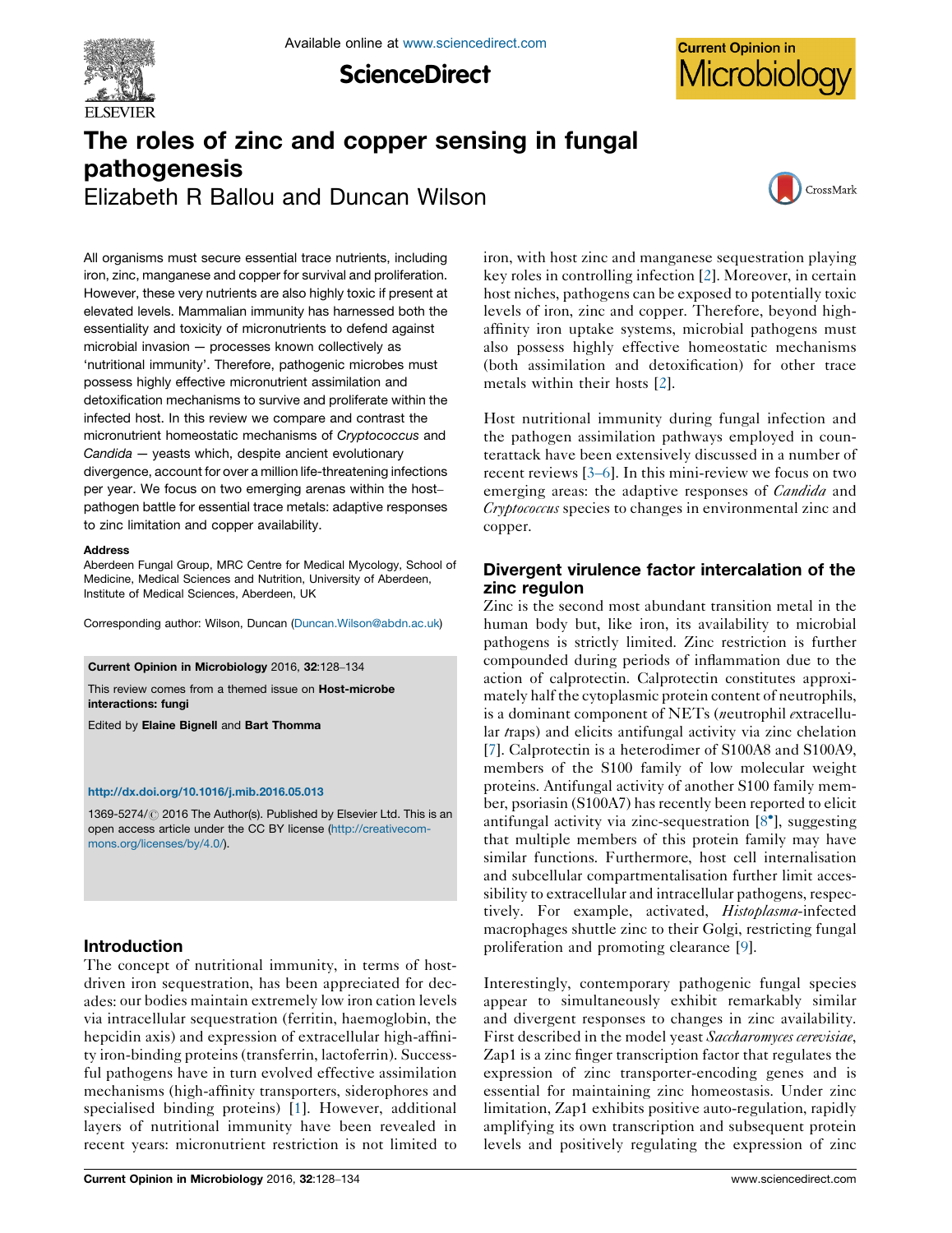<span id="page-1-0"></span>transporter-encoding genes, including ZRT1, ZRT2 and ZRT3. For a detailed discussion of S. cerevisiae Zap1 function, readers are directed to an excellent recent review by Wilson and Bird [[10\]](#page-4-0).

It would appear that Zap1 orthologues function as conserved master regulators of zinc homeostasis in fungi: in the pathogenic fungal species Candida albicans, Candida dubliniensis, Aspergillus fumigatus, and Cryptococcus deuterogattii, Zap1 orthologues (also known as Csr1 in *Candida*, ZafA in *Aspergillus*) have been directly demonstrated to regulate the expression of zinc transporter-encoding genes. Given the evolutionary divergence of these species, it is plausible that orthologues of Zap1 regulate zinc homeostasis in many (if not all) fungi [11–[14\]](#page-4-0). Underscoring the importance of fungal zinc homeostasis during infection, each fungal pathogen tested to date exhibits virulence attenuation or decreased infectivity upon deletion of their respective ZAP1 orthologue in relevant animal models of infection (Figure 1).

Despite this apparent conservation of function as a regulator of zinc homeostasis and virulence, there may be differences in the Zap1-regulons of different contemporary fungal species. Cryptococcus neoformans and C. deuterogattii are closely related species that express three major virulence factors for infectivity: capsule formation, melanin production and growth capacity at  $37 \degree C$ . Interestingly, while *C. deuterogattii ZAP1* is dispensable for capsule and melanin production [\[14](#page-4-0)], C. neoformans cells lacking the ZAP1 orthologue (ZAP104) are deficient in capsule, melanin, and  $a/\alpha$  cell fusion, suggesting rewiring [\[15,16](#page-4-0) $^{\circ}$ ]. While we cannot rule out that *C. deuterogattii* 

Zap1 and zinc homeostasis may influence melanin and capsule formation under conditions not examined by Schneider et al. [[14\]](#page-4-0), Liu et al. and Jung et al. independently demonstrate ZAP104 involvement in virulence factor expression (melanin and capsule synthesis) in  $C.$  neoformans  $[14, 15, 16^{\circ}]$ . These three studies together suggest that Zap1-mediated zinc homeostasis in C. neoformans, but not C. deuterogattii, may impinge on virulence factor (capsule/melanin) expression, and raise questions about the reasons for phenotypic differences. An examination of Zap1 and Zap104 protein sequences immediately reveals structural differences: where the Zap1 N-terminus encodes a single zincbinding domain, Zap104 encodes two [\[14](#page-4-0)]. Whether these structural differences lead to differing sensitivities to zinc availability or differences in promoter binding remain to be explored.

In the *Candida* genus, Zap1 function has been investigated in three relatively closely related species [\[17,18\]](#page-5-0): C. albicans, C. dubliniensis and C. tropicalis. Despite diverging from basidiomycetes approximately 500 mya [[19](#page-5-0)], C. albicans, like C. neoformans, appears to regulate major virulence attributes (hyphal morphogenesis, adhesion and biofilm maturation) via Zap1 (note that Zap1 in Candida is also known by the common name Csr1). Kim et al. [\[20](#page-5-0)] first reported that ZAP1 deletion in C. albicans precluded hyphal morphogenesis under a range of environmental conditions. Moreover, overexpression of ZRT1 or ZRT2 (encoding the two predicted plasma membrane zinc transporters of  $C$ . *albicans*) promoted filamentous growth of the  $\alpha$  ap1 $\Delta$  mutant on certain media, suggesting that the morphogenic defect may be due to perturbed

Figure 1



Phylogenetic and functional relationships of Zap1 orthologues in fungi. The predicted amino acid sequences of Zap1 orthologues were downloaded from FungiDB, Aspergillus Genome Database, Saccharomyces Genome Database and Candida Genome Database and aligned using Phylogeny.fr. Note that in all reported cases, Zap1 regulates the expression of zinc transporters and is required for virulence or infectivity in animal models of infection, but that confirmed pathogenicity factor expression is species-specific.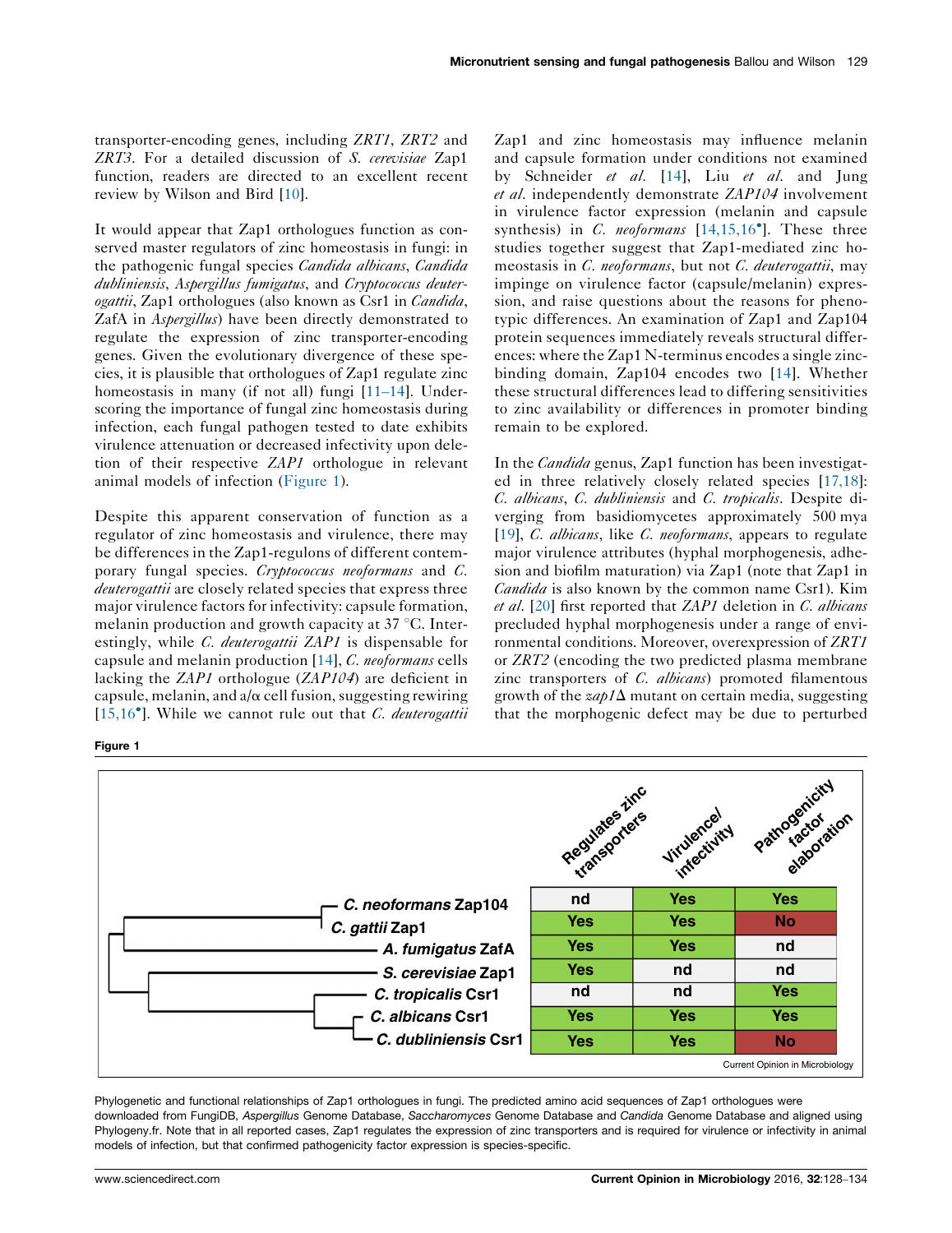cellular zinc homeostasis rather than direct Zap1-regulation of hypha-formation.

A recent study of C. dubliniensis found that, in this close relative of *C. albicans*, Zap1 also positively regulates ZRT1, ZRT2 and PRA1  $[12^{\circ}]$  $[12^{\circ}]$  $[12^{\circ}]$ , reinforcing the concept that Zap1 is the universal regulator of zinc assimilation in the fungal kingdom ([Figure](#page-1-0) 1). However, unlike C. albicans, the C. dubliniensis  $\alpha$  and  $\Delta$  mutant was not defective for hypha formation. On the other hand, Zap1 does regulate filamentation in C. tropicalis [\[21](#page-5-0)].

Using a powerful combination of large-scale mutant library screening, transcriptional profiling, chromatin immunoprecipitation, regulatory network analysis and infection modelling, the group of Aaron Mitchell found that Zap1 regulates extracellular matrix production by C. albicans biofilms and governs the expression of adhesin molecules. The  $\alpha \rho / \Delta$  mutant efficiently formed biofilms; however, these structures produced highly elevated levels of β-glucan, indicating that Zap1 negatively regulates extracellular matrix production — a key attribute in biofilm maturation [[11\]](#page-4-0). Zap1 occupies ZRT1, ZRT2 and PRA1 promoters and positively regulates their transcription, in agreement with Zap1 acting as the master regulator of zinc homeostasis in C. albicans. However, overexpression of these zinc assimilation factors in the  $\alpha$ *zap1* $\Delta$  mutant had no effect on  $\beta$ -glucan production, suggesting that cellular zinc homeostasis per se may not directly regulate extracellular matrix synthesis, and that Zap1 possesses additional regulatory function [\[11](#page-4-0)]. Indeed, Zap1 was also found to be required for the regulation of genes involved in adhesion — another key element of biofilm formation [[22\]](#page-5-0). Despite this regulatory role, the  $\alpha$ *p1* $\Delta$  mutant itself exhibited wild type levels of adhesion. Therefore, to test whether Zap1 functions redundantly in adherence regulation, these authors tested the effect of ZAP1 overexpression in strains lacking other transcription factors important for adhesion. This approach demonstrated that ZAP1 overexpression restored the adhesive capacity of multiple adhesion-defective transcription factor mutants. This was most likely due to Zap1-dependent transcriptional induction of CSTAR (cell surface targets of adherence regulators) genes, as ZAP1 overexpression was found to increase the expression of these target genes in mutants lacking three direct regulators of adhesion ( $\alpha c/28\Delta$ , try2 $\Delta$  and try3 $\Delta$ ). Therefore, in addition to zinc assimilation, *C. albicans* appears to have intercalated key virulence attributes — adhesion and biofilm maturation — into its Zap1 regulon. It should be noted that, in these studies, zinc limited media was not used, and Zap1 may regulate different subsets of genes, depending on the environmental zinc status.

In summary, it would appear that beyond zinc homeostasis, the Zap1 transcription factor plays different roles in different fungal species and, at least in C. neoformans and

C. albicans, these are directly associated with the expression of 'classical' pathogenicity factors. So why might fungal pathogens place control of key virulence attributes within their Zap1 regulon? One likely possibility is the relative zinc levels found in the natural reservoirs of these yeasts, compared to the infected host. Both arboreal environments and the mammalian digestive tract are relatively high zinc environments, whilst nutritional immunity creates extreme zinc depletion within infected tissues. Hardwiring virulence factor expression into their zinc starvation-responses may contribute to the high pathogenic potential of these species, similar to the situation for iron [\[23](#page-5-0)].

## Dynamic regulation of response to nutritional copper immunity

In contrast to zinc nutritional immunity, which functions primarily via micronutrient sequestration by the host, copper nutritional immunity appears to represent a highly dynamic system [\[3,23\]](#page-4-0). During C. albicans bloodstream infection, serum copper levels rise early in infection [[24](#page-5-0)]. Upon kidney colonisation, an early spike in copper levels is followed by rapid copper sequestration. For C. neoformans, while the lungs are a high copper environment, alveolar macrophages induce host CTR1 but repress the ATP7A transporter for phagosomal copper compartmentalization, resulting in copper starvation upon engulfment [\[25](#page-5-0)]. Consistent with this, *C. neoformans* requires the copper transporter CTR4 for survival within alveolar macrophages but it is dispensable for growth in the lungs [\[26](#page-5-0)<sup>••</sup>[,27](#page-5-0)]. Although cerebral spinal fluid (CSF) copper levels are estimated at 100  $\mu$ M under certain conditions, the CSF is generally copper poor and induces copper transporter expression [[27,28\]](#page-5-0). Likewise, upon crossing the blood–brain-barrier, the low copper availability of the brain necessitates CTR1 or CTR4 for C. neoformans virulence [[27\]](#page-5-0). Responding to this dynamic environment requires a coordinated transcriptional response on the part of the fungus.

Structurally, fungal copper responsive transcription factors fall into three classes typified by S. cerevisiae Ace1 and Mac1 and S. pombe Cuf1 ([Figure](#page-3-0) 2). All maintain an N-terminal copper responsive (R/K)GRP motif and con-served N-terminus [[29](#page-5-0)<sup>°</sup>]. In ScAce1 and ScMac1 residues 1–40 encode a zinc-binding domain. ScAce1 residues 40–110 encode CXC and  $CX<sub>2</sub>C$  motifs necessary to coordinate a tetra-copper cluster for binding MRE promoter motifs. Mac1 is characterised instead by dual cysteine rich C-terminal motifs, REP-I  $(CXCX_4CXCX_2CX_2H)$  and REP-II ( $\text{CXCX}_4\text{CXCX}_2\text{CX}_2\text{H}$ ), which sense copper and stabilise DNA binding, respectively[[30,31\]](#page-5-0). Specificity is achieved through division of labour for high and low copper responses: ScMac1 regulates the expression of the CTR1 and CTR2 copper importers in response to copper limitation, while copper toxicity triggers Mac1 degradation and assembly of the ScAce1 tetra-copper cluster, activating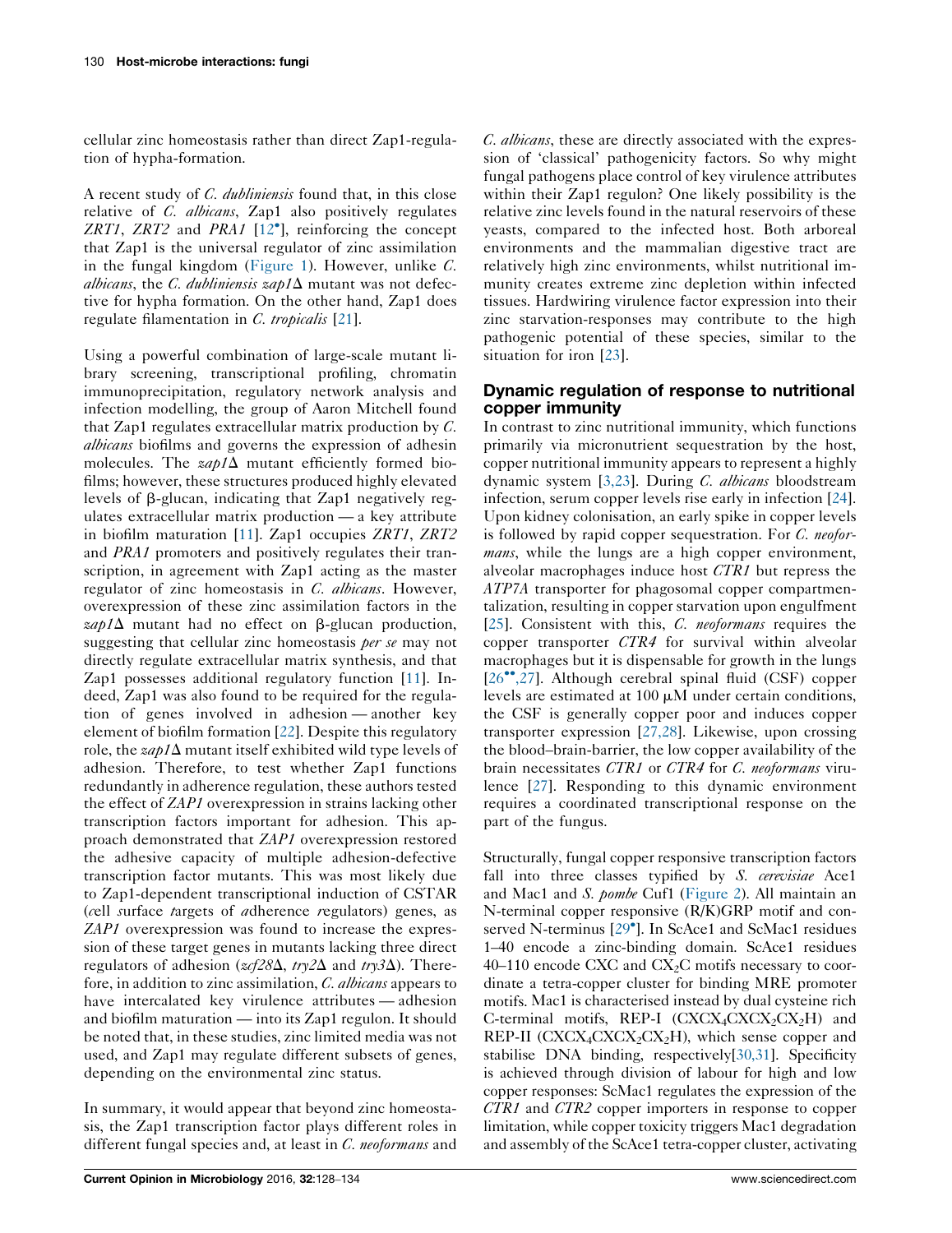

#### <span id="page-3-0"></span>Figure 2

Phylogenetic and structural relationships of copper responsive transcription factors in fungi. The predicted amino acid sequences of the indicated orthologs were downloaded from FungiDB, Broad, NCBI, Saccharomyces Genome Database, Pombase, and Candida Genome Database and aligned using Phylogeny.fr. Structural schematics were constructed based on sequence analysis and functional analysis is based on the reported literature, discussed in the text.

DNA-binding and induction of *CUP1* and *CRS5* metallothioneins and SOD1, which in turn further negatively regulates Mac1 [\[32](#page-5-0)–34]. Likewise, the C. glabrata Ace1 orthologue Amt1 is required for high copper and metallothionein expression and C. glabrata encodes a putative Mac1 homolog with overall structural similarity to ScMac1 [\[35,36](#page-5-0)] (Figure 2).

SpCuf1 is representative of the third class, with a single, structurally distinct REP motif:  $\text{CXCX}_3\text{CXCX}_2\text{CX}_2H$ . SpCuf1 is required for growth on limited copper through binding CuSE motifs in the CTR4 promoter; in the presence of high copper, Cu-REP interaction induces a conformational change masking the N-terminal nuclear localisation signal and inhibiting function [[37\]](#page-5-0). S. pombe lacks metallothineins, but detoxifies copper through a dual function SOD chaperone, PCCS [[38\]](#page-5-0).

C. albicans responds to both low and high copper levels via CaMac1, which induces either Cu-SOD1 in high copper or Mn-SOD3 in low copper, along with the CTR1 copper importer; both CaMAC1 and CTR1 are required for hyphal growth, and SOD1 is required for virulence [[24,39](#page-5-0)–41].

 $CaACE1/CUP2$  is additionally required for growth on high copper and regulates CUP1 and CRD2 metallothioneins [[42,43\]](#page-5-0). C. dubliniensis does encode MAC1 and AMT1 homologues that presumably act in a similar fashion, however their targets remain uncharacterised (Figure 2).

Cryptococcus Cuf1 is required for growth on both low and high copper and is structurally distinct from SpCuf1 and ScMac1/Ace1: in addition to the Cuf1 REP motif, a second cysteine-rich repeat (CCX3CX4CXCX3CCXCCXC) is conserved in both C. neoformans and C. deneoformans, estimated to have diverged 18–24 mya [\[44,45\]](#page-5-0). For the outbreak strain *C. deuterogattii*, Cuf1 sequences in multiple isolates (R265, LA55, RAM5) have undergone truncations that specifically excise the copper responsive REP motifs (Figure 2), although these motifs are maintained in C. decagattii (IND107), C. gattii (EJB2, Ru294, WM276) and *C. bacillisporus* (CA1873, Ca1280). The relationship between copper and Cuf1 activity has not yet been reported in these organisms.

For both C. neoformans and C. deneoformans, growth in low copper requires CTR1/CTR2 (CNAG\_07701) and CTR4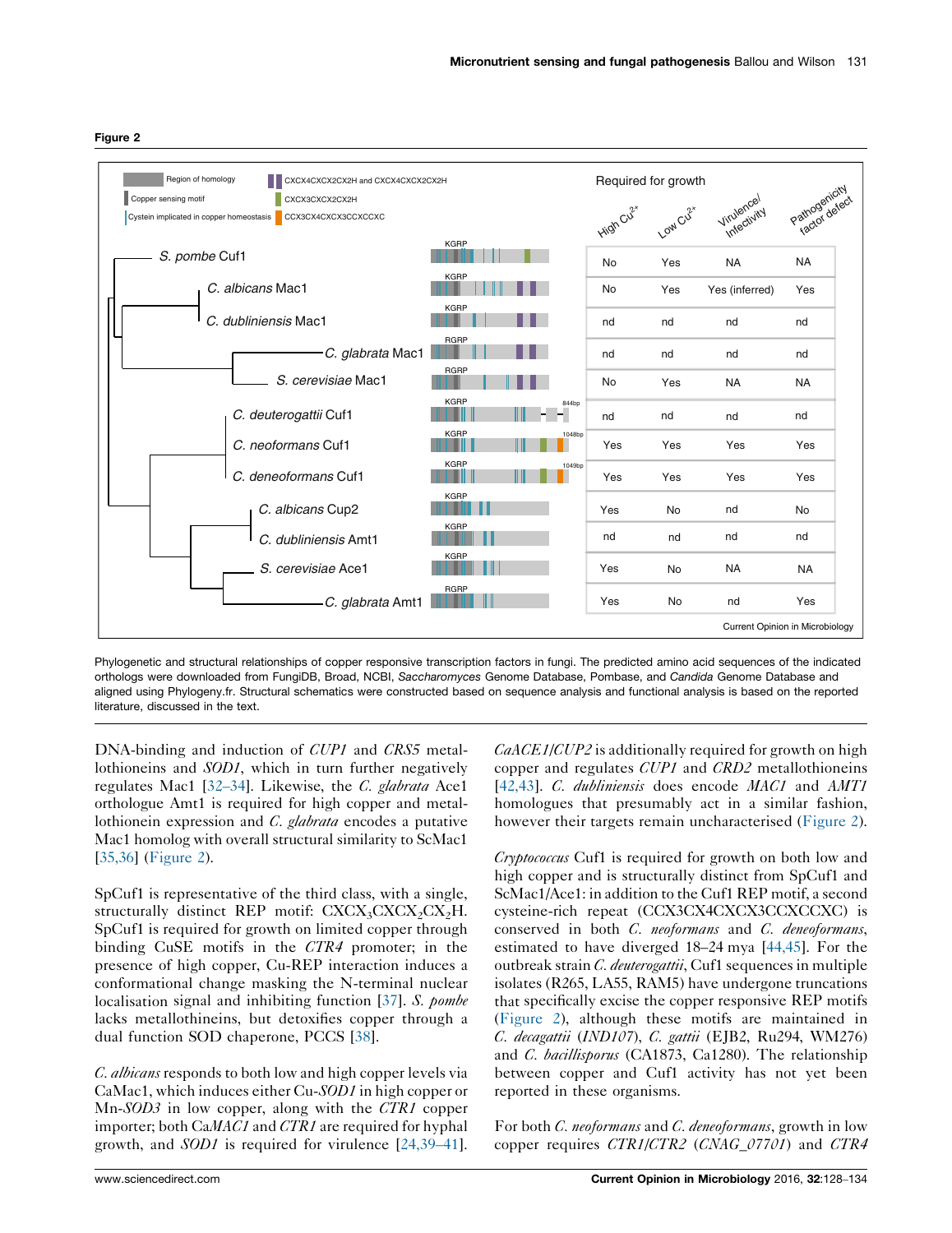<span id="page-4-0"></span> $[25,26^{\bullet\bullet},46,47]$  $[25,26^{\bullet\bullet},46,47]$  $[25,26^{\bullet\bullet},46,47]$  $[25,26^{\bullet\bullet},46,47]$ . While CTR1 is constitutively expressed,  $CTR4$  is specifically induced by low copper in a  $CUF1$ dependent manner. During growth on high copper, CUF1 mediates CMT1 and CMT2 metallothionein expression [\[46](#page-5-0)]. Similarly, Lin et al. report that C. deneoformans Mac1/ Cuf1 is required for growth on both high and low copper [\[48](#page-5-0)]. This dual activity represents a rewiring in comparison to Cuf1 activity in S. pombe, where high copper leads to the sequestration of Cuf1 in the cytoplasm [[37\]](#page-5-0). In addition to growth, copper levels directly influence  $\mathcal{C}r\psi$ tococcus virulence through capsule and melanin via Cuf1 independent and Cuf1-dependent mechanisms. In both species, Cuf1 is required for melanin production in a low copper environment, likely because melanin synthesis requires the LAC1 copper-dependent oxidase and a  $\alpha$ t1 $\Delta$ mutant is unable to acquire sufficient copper from the environment [\[46,48](#page-5-0)–50]. Lac1 copper loading is mediated by the CCC2 P-type copper transporting ATPase, ATX1 copper chaperone, and the ClC-A chloride channel. However, in copper-replete conditions,  $Cncu f1\Delta$  melanin defects persist in the absence of growth defects [\[16](#page-5-0)<sup>\*</sup>[,47](#page-5-0)], and the *cuf1* $\Delta$  null is more readily phagocytosed [\[51](#page-5-0)]. Although a complete transcriptional analysis of Cuf1 and copper homeostasis during virulence factor induction has not been performed, CTR1 and CTR4, but not CUF1, are induced by the temperature shift sufficient to induce capsule during growth in DMEM [\[51,52\]](#page-5-0). In C. deneoformans, excess copper induces filamentation and is depen-dent on Ccc2 activity [\[48\]](#page-5-0). Interestingly, a C. albicans  $\frac{g}{a^2\Delta}{\Delta}$  mutant is deficient for CTR1 and FRE7 copper importer expression and inappropriately expresses CRD2, suggesting a role for cAMP/PKA in copper homeostasis and hyphal growth. In C. neoformans, cAMP/PKA regulates melanin and capsule via integration with the pHresponsive transcription factor Rim101 and ESCRT [\[53,54\]](#page-6-0). Cnrim101 and ESCRT mutants vps25 and rim20 are sensitive to low copper, although capsule and immune evasion defects in these mutants are likely due to changes in the cell wall rather than defects in expres-sion [\[51,55\]](#page-5-0). CnCCC2 and ATX1 are also required for growth on low iron, likely due to the interaction between copper and iron uptake [[49\]](#page-5-0).

In summary, *Candida* and *Cryptococcus* species experience significant shifts in zinc and copper availability upon transitions between commensal or environmental and infective stages. It would appear that certain successful fungal pathogens have hardwired virulence factor expression into their metal ion sensing machinery and may use the metal ion environment of the host as a key signal. A major challenge for the future will be to understand how these signals are integrated, and whether we can therapeutically target these pathways to treat fungal infections.

### Acknowledgements

ERB is funded by the BBSRC (BB/M014525/1). DW is supported by a Sir Henry Dale Fellowship jointly funded by the Wellcome Trust and the

Royal Society (Grant Number 102549/Z/13/Z). We additionally acknowledge the MRC and University of Aberdeen for funding (MR/ N006364/1) and the Wellcome Trust Strategic Award for Medical Mycology and Fungal Immunology (097377/Z/11/Z). Finally, we acknowledge FungiDB and the *Candida* Genome Database [\[56,57](#page-6-0)].

#### References and recommended reading

Papers of particular interest, published within the period of review, have been highlighted as:

- of special interest
- •• of outstanding interest
- 1. Skaar EP: The battle for iron between bacterial [pathogens](http://refhub.elsevier.com/S1369-5274(16)30068-6/sbref0290) and their vertebrate hosts. PLoS Pathog 2010, 6[:e1000949.](http://refhub.elsevier.com/S1369-5274(16)30068-6/sbref0290)
- 2. Hood MI, Skaar EP: [Nutritional](http://refhub.elsevier.com/S1369-5274(16)30068-6/sbref0295) immunity: transition metals at the [pathogen](http://refhub.elsevier.com/S1369-5274(16)30068-6/sbref0295)–host interface. Nat Rev Microbiol 2012, 10[:525-537.](http://refhub.elsevier.com/S1369-5274(16)30068-6/sbref0295)
- 3. Potrykus J, Ballou ER, Childers DS, Brown AJ: [Conflicting](http://refhub.elsevier.com/S1369-5274(16)30068-6/sbref0300) interests in the [pathogen](http://refhub.elsevier.com/S1369-5274(16)30068-6/sbref0300)–host tug of war: fungal [micronutrient](http://refhub.elsevier.com/S1369-5274(16)30068-6/sbref0300) scavenging versus mammalian nutritional immunity. PLoS Pathog 2014, 10[:e1003910.](http://refhub.elsevier.com/S1369-5274(16)30068-6/sbref0300)
- 4. [Subramanian](http://refhub.elsevier.com/S1369-5274(16)30068-6/sbref0305) Vignesh K, Landero Figueroa JA, Porollo A, Caruso JA, Deepe GS Jr: Zinc [sequestration:](http://refhub.elsevier.com/S1369-5274(16)30068-6/sbref0305) arming phagocyte defense against fungal attack. PLoS Pathog 2013, 9[:e1003815.](http://refhub.elsevier.com/S1369-5274(16)30068-6/sbref0305)
- 5. Wilson D, Citiulo F, Hube B: Zinc [exploitation](http://refhub.elsevier.com/S1369-5274(16)30068-6/sbref0310) by pathogenic fungi. PLoS Pathog 2012, 8[:e1003034.](http://refhub.elsevier.com/S1369-5274(16)30068-6/sbref0310)
- 6. Crawford A, Wilson D: Essential metals at the host–[pathogen](http://refhub.elsevier.com/S1369-5274(16)30068-6/sbref0315) interface: nutritional immunity and [micronutrient](http://refhub.elsevier.com/S1369-5274(16)30068-6/sbref0315) assimilation by human fungal [pathogens](http://refhub.elsevier.com/S1369-5274(16)30068-6/sbref0315). FEMS Yeast Res 2015:15.
- 7. Urban CF, Ermert D, Schmid M, Abu-Abed U, [Goosmann](http://refhub.elsevier.com/S1369-5274(16)30068-6/sbref0320) C et al.: Neutrophil extracellular traps contain [calprotectin,](http://refhub.elsevier.com/S1369-5274(16)30068-6/sbref0320) a cytosolic protein [complex](http://refhub.elsevier.com/S1369-5274(16)30068-6/sbref0320) involved in host defense against Candida albicans. PLoS Pathog 2009, 5[:e1000639.](http://refhub.elsevier.com/S1369-5274(16)30068-6/sbref0320)
- 8. Hein KZ, [Takahashi](http://refhub.elsevier.com/S1369-5274(16)30068-6/sbref0325) H, Tsumori T, Yasui Y, Nanjoh Y et al.:
- -[Disulphide-reduced](http://refhub.elsevier.com/S1369-5274(16)30068-6/sbref0325) psoriasin is a human apoptosis-inducing [broad-spectrum](http://refhub.elsevier.com/S1369-5274(16)30068-6/sbref0325) fungicide. Proc Natl Acad Sci U S A 2015, 112[:13039-13044.](http://refhub.elsevier.com/S1369-5274(16)30068-6/sbref0325)

Hein et al. found that another S100A7 protein family member, psoriasin, also elicits antifungal activity via zin sequestration, suggesting that multiple members of this large protein family may contribute to nutritional immunty.

- 9. [Subramanian](http://refhub.elsevier.com/S1369-5274(16)30068-6/sbref0330) Vignesh K, Landero Figueroa JA, Porollo A, Caruso JA, Deepe GS Jr: Granulocyte [macrophage-colony](http://refhub.elsevier.com/S1369-5274(16)30068-6/sbref0330) stimulating factor induced Zn [sequestration](http://refhub.elsevier.com/S1369-5274(16)30068-6/sbref0330) enhances [macrophage](http://refhub.elsevier.com/S1369-5274(16)30068-6/sbref0330) superoxide and limits intracellular pathogen survival. *Immunity* 2013, 39[:697-710.](http://refhub.elsevier.com/S1369-5274(16)30068-6/sbref0330)
- 10. Wilson S, Bird AJ: Zinc sensing and [regulation](http://refhub.elsevier.com/S1369-5274(16)30068-6/sbref0335) in yeast model systems. Arch [Biochem](http://refhub.elsevier.com/S1369-5274(16)30068-6/sbref0335) Biophys 2016.
- 11. Nobile CJ, Nett JE, Hernday AD, Homann OR, [Deneault](http://refhub.elsevier.com/S1369-5274(16)30068-6/sbref0340) JS et al.: Biofilm matrix [regulation](http://refhub.elsevier.com/S1369-5274(16)30068-6/sbref0340) by Candida albicans Zap1. PLoS Biol 2009, 7[:e1000133.](http://refhub.elsevier.com/S1369-5274(16)30068-6/sbref0340)
- 12. Bottcher B, Palige K, Jacobsen ID, Hube B, Brunke S: [Csr1/Zap1](http://refhub.elsevier.com/S1369-5274(16)30068-6/sbref0345) maintains zinc [homeostasis](http://refhub.elsevier.com/S1369-5274(16)30068-6/sbref0345) and influences virulence in
- Candida dubliniensis but is not coupled to [morphogenesis](http://refhub.elsevier.com/S1369-5274(16)30068-6/sbref0345). Eukaryot Cell 2015, 14[:661-670.](http://refhub.elsevier.com/S1369-5274(16)30068-6/sbref0345)

Bottcher et al. reported that, in stark contrast to its close relative, C. albicans, the Zap1 transcription factor of C. dubliniensis does not regulate morphogenesis. This indicates that Zap1 governs different pathogenic properties in very closely realted species.

- 13. Moreno MA, Ibrahim-Granet O, [Vicentefranqueira](http://refhub.elsevier.com/S1369-5274(16)30068-6/sbref0350) R, Amich J, Ave P et al.: The regulation of zinc [homeostasis](http://refhub.elsevier.com/S1369-5274(16)30068-6/sbref0350) by the ZafA [transcriptional](http://refhub.elsevier.com/S1369-5274(16)30068-6/sbref0350) activator is essential for Aspergillus fumigatus virulence. Mol Microbiol 2007, 64[:1182-1197.](http://refhub.elsevier.com/S1369-5274(16)30068-6/sbref0350)
- 14. [Schneider](http://refhub.elsevier.com/S1369-5274(16)30068-6/sbref0355) Rde O, Fogaca Nde S, Kmetzsch L, Schrank A, Vainstein MH et al.: Zap1 regulates zinc [homeostasis](http://refhub.elsevier.com/S1369-5274(16)30068-6/sbref0355) and modulates virulence in [Cryptococcus](http://refhub.elsevier.com/S1369-5274(16)30068-6/sbref0355) gattii. PLoS One 2012, 7[:e43773.](http://refhub.elsevier.com/S1369-5274(16)30068-6/sbref0355)
- 15. Liu OW, Chun CD, Chow ED, Chen C, [Madhani](http://refhub.elsevier.com/S1369-5274(16)30068-6/sbref0360) HD et al.: [Systematic](http://refhub.elsevier.com/S1369-5274(16)30068-6/sbref0360) genetic analysis of virulence in the human fungal pathogen [Cryptococcus](http://refhub.elsevier.com/S1369-5274(16)30068-6/sbref0360) neoformans. Cell 2008, 135:174-188.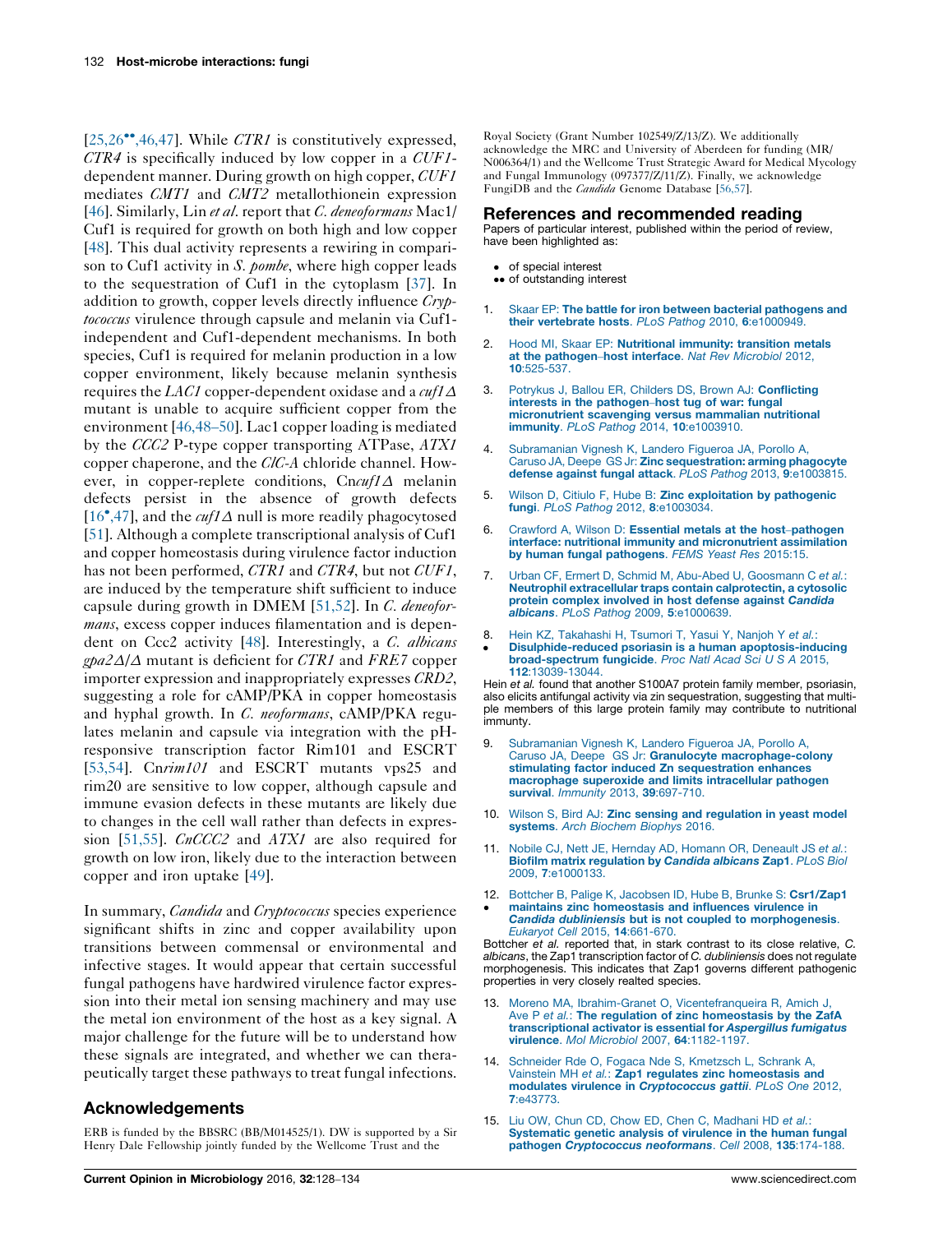<span id="page-5-0"></span>16. Jung KW, Yang DH, Maeng S, Lee KT, So YS et al.: [Systematic](http://refhub.elsevier.com/S1369-5274(16)30068-6/sbref0365)  $\bullet$ functional profiling of [transcription](http://refhub.elsevier.com/S1369-5274(16)30068-6/sbref0365) factor networks in [Cryptococcus](http://refhub.elsevier.com/S1369-5274(16)30068-6/sbref0365) neoformans. Nat Commun 2015, 6:6757.

Jung et al. performed a comprehensive mutant analysis for 155 predicted C. neoformans zinc-finger transcription factors mutants, reporting the first phenotypic analysis for 85% of these ORFs across 32 conditions, including cell wall, temperature, and chemicals stresses, virulence factor regulation, and impact on virulence in the Galleria mellonella and murine models of infection.

- 17. Butler G, Rasmussen MD, Lin MF, Santos MA, [Sakthikumar](http://refhub.elsevier.com/S1369-5274(16)30068-6/sbref0370) S et al.: Evolution of [pathogenicity](http://refhub.elsevier.com/S1369-5274(16)30068-6/sbref0370) and sexual reproduction in eight Candida [genomes](http://refhub.elsevier.com/S1369-5274(16)30068-6/sbref0370). Nature 2009, 459:657-662.
- 18. Jackson AP, Gamble JA, Yeomans T, Moran GP, [Saunders](http://refhub.elsevier.com/S1369-5274(16)30068-6/sbref0375) D et al.: [Comparative](http://refhub.elsevier.com/S1369-5274(16)30068-6/sbref0375) genomics of the fungal pathogens Candida [dubliniensis](http://refhub.elsevier.com/S1369-5274(16)30068-6/sbref0375) and Candida albicans. Genome Res 2009, 19[:2231-2244.](http://refhub.elsevier.com/S1369-5274(16)30068-6/sbref0375)
- 19. Taylor JW, Berbee ML: Dating [divergences](http://refhub.elsevier.com/S1369-5274(16)30068-6/sbref0380) in the fungal tree of life: review and new analyses. [Mycologia](http://refhub.elsevier.com/S1369-5274(16)30068-6/sbref0380) 2006, 98[:838-849.](http://refhub.elsevier.com/S1369-5274(16)30068-6/sbref0380)
- 20. Kim MJ, Kil M, Jung JH, Kim J: Roles of [zinc-responsive](http://refhub.elsevier.com/S1369-5274(16)30068-6/sbref0385) [transcription](http://refhub.elsevier.com/S1369-5274(16)30068-6/sbref0385) factor Csr1 in filamentous growth of the **[pathogenic](http://refhub.elsevier.com/S1369-5274(16)30068-6/sbref0385) yeast Candida albicans**. J Microbiol Biotechnol<br>2008, **18**[:242-247.](http://refhub.elsevier.com/S1369-5274(16)30068-6/sbref0385)
- 21. Zhang Q, Tao L, Guan G, Yue H, Liang W et al.: [Regulation](http://refhub.elsevier.com/S1369-5274(16)30068-6/sbref0390) of [filamentation](http://refhub.elsevier.com/S1369-5274(16)30068-6/sbref0390) in the human fungal pathogen Candida [tropicalis](http://refhub.elsevier.com/S1369-5274(16)30068-6/sbref0390). Mol Microbiol 2016, 99:528-545.
- 22. Finkel JS, Xu W, Huang D, Hill EM, Desai JV et al.: [Portrait](http://refhub.elsevier.com/S1369-5274(16)30068-6/sbref0395) of Candida albicans [adherence](http://refhub.elsevier.com/S1369-5274(16)30068-6/sbref0395) regulators. PLoS Pathog 2012, 8[:e1002525.](http://refhub.elsevier.com/S1369-5274(16)30068-6/sbref0395)
- 23. Kronstad JW, Hu G, Jung WH: An [encapsulation](http://refhub.elsevier.com/S1369-5274(16)30068-6/sbref0400) of iron homeostasis and virulence in [Cryptococcus](http://refhub.elsevier.com/S1369-5274(16)30068-6/sbref0400) neoformans. Trends Microbiol 2013, 21[:457-465.](http://refhub.elsevier.com/S1369-5274(16)30068-6/sbref0400)
- 24. [Samanovic](http://refhub.elsevier.com/S1369-5274(16)30068-6/sbref0405) MI, Ding C, Thiele DJ, Darwin KH: Copper in microbial [pathogenesis:](http://refhub.elsevier.com/S1369-5274(16)30068-6/sbref0405) meddling with the metal. Cell Host Microbe 2012, 11[:106-115.](http://refhub.elsevier.com/S1369-5274(16)30068-6/sbref0405)
- 25. Li CX, Gleason JE, Zhang SX, Bruno VM, [Cormack](http://refhub.elsevier.com/S1369-5274(16)30068-6/sbref0410) BP et al.: Candida albicans adapts to host copper during [infection](http://refhub.elsevier.com/S1369-5274(16)30068-6/sbref0410) by swapping metal cofactors for [superoxide](http://refhub.elsevier.com/S1369-5274(16)30068-6/sbref0410) dismutase. Proc Natl Acad Sci U S A 2015, 112[:E5336-E5342.](http://refhub.elsevier.com/S1369-5274(16)30068-6/sbref0410)
- 26. Ding C, Festa RA, Chen Y-L, Espart A, [Palacios](http://refhub.elsevier.com/S1369-5274(16)30068-6/sbref0415) Ò et al.:  $\bullet$ -[Cryptococcus](http://refhub.elsevier.com/S1369-5274(16)30068-6/sbref0415) neoformans copper detoxification machinery is critical for fungal [virulence](http://refhub.elsevier.com/S1369-5274(16)30068-6/sbref0415). Cell Host Microbe 2013, 13:265-276.

C. albicans can defend itself against the oxidative burst of innate immunity in the absence of zinc by utilising a 'copper-only' superoxide dismutase, Sod5.

- 27. Waterman SR, Park YD, Raja M, Qiu J, [Hammoud](http://refhub.elsevier.com/S1369-5274(16)30068-6/sbref0420) DA et al.: Role of CTR4 in the virulence of [Cryptococcus](http://refhub.elsevier.com/S1369-5274(16)30068-6/sbref0420) neoformans. mBio [2012:3.](http://refhub.elsevier.com/S1369-5274(16)30068-6/sbref0420)
- 28. Sun TS, Ju X, Gao HL, Wang T, Thiele DJ et al.: [Reciprocal](http://refhub.elsevier.com/S1369-5274(16)30068-6/sbref0425) functions of [Cryptococcus](http://refhub.elsevier.com/S1369-5274(16)30068-6/sbref0425) neoformans copper homeostasis machinery during [pulmonary](http://refhub.elsevier.com/S1369-5274(16)30068-6/sbref0425) infection and [meningoencephalitis](http://refhub.elsevier.com/S1369-5274(16)30068-6/sbref0425). Nat Commun 2014, 5:5550.
- 29. [Waggoner](http://refhub.elsevier.com/S1369-5274(16)30068-6/sbref0430) DJ, Drisaldi B, Bartnikas TB, Casareno RL, Prohaska JR  $\bullet$ et al.: Brain copper content and [cuproenzyme](http://refhub.elsevier.com/S1369-5274(16)30068-6/sbref0430) activity do not vary with prion protein [expression](http://refhub.elsevier.com/S1369-5274(16)30068-6/sbref0430) level. J Biol Chem 2000, 275[:7455-7458.](http://refhub.elsevier.com/S1369-5274(16)30068-6/sbref0430)

Sun and colleagues demonstrate in vivo the requirement for a dynamic response to changing copper availability during C. neoformans infection and carefully dissect conflicting data regarding Ctr1/4 function. They show that resistance to copper toxicity through deletion of CTR4 leads to increased proliferation in the lung, independent of Cmt1/Cmt2 activity, and that Ctr activity is required for full virulence in the brain.

- 30. Beaudoin J, Labbe S: The fission yeast [copper-sensing](http://refhub.elsevier.com/S1369-5274(16)30068-6/sbref0435) [transcription](http://refhub.elsevier.com/S1369-5274(16)30068-6/sbref0435) factor Cuf1 regulates the copper transporter gene expression through an [Ace1/Amt1-like](http://refhub.elsevier.com/S1369-5274(16)30068-6/sbref0435) recognition sequence. J Biol Chem 2001, 276[:15472-15480.](http://refhub.elsevier.com/S1369-5274(16)30068-6/sbref0435)
- 31. Keller G, Gross C, Kelleher M, Winge DR: [Functional](http://refhub.elsevier.com/S1369-5274(16)30068-6/sbref0440) [independence](http://refhub.elsevier.com/S1369-5274(16)30068-6/sbref0440) of the two cysteine-rich activation domains in the yeast Mac1 [transcription](http://refhub.elsevier.com/S1369-5274(16)30068-6/sbref0440) factor. J Biol Chem 2000, 275[:29193-29199.](http://refhub.elsevier.com/S1369-5274(16)30068-6/sbref0440)
- 32. Voutsina A, Fragiadakis GS, Boutla A, [Alexandraki](http://refhub.elsevier.com/S1369-5274(16)30068-6/sbref0445) D: The second cysteine-rich domain of Mac1p is a potent [transactivator](http://refhub.elsevier.com/S1369-5274(16)30068-6/sbref0445) that modulates DNA binding efficiency and [functionality](http://refhub.elsevier.com/S1369-5274(16)30068-6/sbref0445) of the [protein](http://refhub.elsevier.com/S1369-5274(16)30068-6/sbref0445). FEBS Lett 2001, 494:38-43.
- 33. Zhu Z, Labbe S, Pena MM, Thiele DJ: Copper [differentially](http://refhub.elsevier.com/S1369-5274(16)30068-6/sbref0450) regulates the activity and [degradation](http://refhub.elsevier.com/S1369-5274(16)30068-6/sbref0450) of yeast Mac1 [transcription](http://refhub.elsevier.com/S1369-5274(16)30068-6/sbref0450) factor. J Biol Chem 1998, 273:1277-1280.
- 34. Winge D: [Copper-regulatory](http://refhub.elsevier.com/S1369-5274(16)30068-6/sbref0455) domain involved in gene [expression](http://refhub.elsevier.com/S1369-5274(16)30068-6/sbref0455). Prog Nucleic Acid Res Mol Biol 1997, 58:165-195.
- 35. Wood LK, Thiele DJ: [Transcriptional](http://refhub.elsevier.com/S1369-5274(16)30068-6/sbref0460) activation in yeast in response to copper deficiency involves [copper-zinc](http://refhub.elsevier.com/S1369-5274(16)30068-6/sbref0460)<br>[superoxide](http://refhub.elsevier.com/S1369-5274(16)30068-6/sbref0460) dismutase. J Biol Chem 2009, 284:404-413.
- 36. Koch KA, Thiele DJ: [Autoactivation](http://refhub.elsevier.com/S1369-5274(16)30068-6/sbref0465) by a Candida glabrata copper [metalloregulatory](http://refhub.elsevier.com/S1369-5274(16)30068-6/sbref0465) transcription factor requires critical minor groove [interactions](http://refhub.elsevier.com/S1369-5274(16)30068-6/sbref0465). Mol Cell Biol 1996, 16:724-734.
- 37. [Thorvaldsen](http://refhub.elsevier.com/S1369-5274(16)30068-6/sbref0470) JL, Sewell AK, McCowen CL, Winge DR: Regulation of [metallothionein](http://refhub.elsevier.com/S1369-5274(16)30068-6/sbref0470) genes by the ACE1 and AMT1 transcription factors. J Biol Chem 1993, 268[:12512-12518.](http://refhub.elsevier.com/S1369-5274(16)30068-6/sbref0470)
- 38. Beaudoin J, Labbe S: Copper induces [cytoplasmic](http://refhub.elsevier.com/S1369-5274(16)30068-6/sbref0475) retention of fission yeast [transcription](http://refhub.elsevier.com/S1369-5274(16)30068-6/sbref0475) factor cuf1. *Eukaryot Cell 2006*, 5[:277-292.](http://refhub.elsevier.com/S1369-5274(16)30068-6/sbref0475)
- 39. Laliberte J, Whitson LJ, [Beaudoin](http://refhub.elsevier.com/S1369-5274(16)30068-6/sbref0480) J, Holloway SP, Hart PJ et al.: The [Schizosaccharomyces](http://refhub.elsevier.com/S1369-5274(16)30068-6/sbref0480) pombe Pccs protein functions in both copper trafficking and metal [detoxification](http://refhub.elsevier.com/S1369-5274(16)30068-6/sbref0480) pathways. J Biol Chem 2004, 279[:28744-28755.](http://refhub.elsevier.com/S1369-5274(16)30068-6/sbref0480)
- 40. Hwang CS, Rhie GE, Oh JH, Huh WK, Yim HS et al.: [Copper-](http://refhub.elsevier.com/S1369-5274(16)30068-6/sbref0485) and [zinc-containing](http://refhub.elsevier.com/S1369-5274(16)30068-6/sbref0485) superoxide dismutase (Cu/ZnSOD) is required for the [protection](http://refhub.elsevier.com/S1369-5274(16)30068-6/sbref0485) of Candida albicans against oxidative stresses and the expression of its full virulence. [Microbiology](http://refhub.elsevier.com/S1369-5274(16)30068-6/sbref0485) 2002, 148[:3705-3713.](http://refhub.elsevier.com/S1369-5274(16)30068-6/sbref0485)
- 41. Marvin ME, Mason RP, [Cashmore](http://refhub.elsevier.com/S1369-5274(16)30068-6/sbref0490) AM: The CaCTR1 gene is required for high-affinity iron uptake and is [transcriptionally](http://refhub.elsevier.com/S1369-5274(16)30068-6/sbref0490) controlled by a [copper-sensing](http://refhub.elsevier.com/S1369-5274(16)30068-6/sbref0490) transactivator encoded by CaMAC1. [Microbiology](http://refhub.elsevier.com/S1369-5274(16)30068-6/sbref0490) 2004, 150:2197-2208.
- 42. Huang GH, Nie XY, Chen JY: [CaMac1,](http://refhub.elsevier.com/S1369-5274(16)30068-6/sbref0495) a Candida albicans copper ion-sensing [transcription](http://refhub.elsevier.com/S1369-5274(16)30068-6/sbref0495) factor, promotes filamentous and invasive growth in [Saccharomyces](http://refhub.elsevier.com/S1369-5274(16)30068-6/sbref0495) cerevisiae. Acta Biochim Biophys Sin [\(Shanghai\)](http://refhub.elsevier.com/S1369-5274(16)30068-6/sbref0495) 2006, 38:213-217.
- 43. Homann OR, Dea J, Noble SM, Johnson AD: A [phenotypic](http://refhub.elsevier.com/S1369-5274(16)30068-6/sbref0500) profile of the Candida albicans [regulatory](http://refhub.elsevier.com/S1369-5274(16)30068-6/sbref0500) network. PLoS Genet 2009, 5[:e1000783.](http://refhub.elsevier.com/S1369-5274(16)30068-6/sbref0500)
- 44. [Schwartz](http://refhub.elsevier.com/S1369-5274(16)30068-6/sbref0505) JA, Olarte KT, Michalek JL, Jandu GS, Michel SL et al.: [Regulation](http://refhub.elsevier.com/S1369-5274(16)30068-6/sbref0505) of copper toxicity by Candida albicans GPA2. Eukaryot Cell 2013, 12[:954-961.](http://refhub.elsevier.com/S1369-5274(16)30068-6/sbref0505)
- 45. Jiang N, Liu X, Yang J, Li Z, Pan J et al.: [Regulation](http://refhub.elsevier.com/S1369-5274(16)30068-6/sbref0510) of copper [homeostasis](http://refhub.elsevier.com/S1369-5274(16)30068-6/sbref0510) by Cuf1 associates with its subcellular localization in the pathogenic yeast [Cryptococcus](http://refhub.elsevier.com/S1369-5274(16)30068-6/sbref0510) [neoformans](http://refhub.elsevier.com/S1369-5274(16)30068-6/sbref0510) H99. FEMS Yeast Res 2011, 11:440-448.
- 46. Hagen F, Khayhan K, Theelen B, Kolecka A, [Polacheck](http://refhub.elsevier.com/S1369-5274(16)30068-6/sbref0515) I et al.: Recognition of seven species in the [Cryptococcus](http://refhub.elsevier.com/S1369-5274(16)30068-6/sbref0515) gattii/ [Cryptococcus](http://refhub.elsevier.com/S1369-5274(16)30068-6/sbref0515) neoformans species complex. Fungal Genet Biol 2015, 78[:16-48.](http://refhub.elsevier.com/S1369-5274(16)30068-6/sbref0515)
- 47. Ding C, Yin J, Tovar EM, [Fitzpatrick](http://refhub.elsevier.com/S1369-5274(16)30068-6/sbref0520) DA, Higgins DG et al.: The copper regulon of the human fungal pathogen [Cryptococcus](http://refhub.elsevier.com/S1369-5274(16)30068-6/sbref0520) [neoformans](http://refhub.elsevier.com/S1369-5274(16)30068-6/sbref0520) H99. Mol Microbiol 2011, 81:1560-1576.
- 48. [Waterman](http://refhub.elsevier.com/S1369-5274(16)30068-6/sbref0525) SR, Hacham M, Hu G, Zhu X, Park YD et al.: Role of a [CUF1/CTR4](http://refhub.elsevier.com/S1369-5274(16)30068-6/sbref0525) copper regulatory axis in the virulence of [Cryptococcus](http://refhub.elsevier.com/S1369-5274(16)30068-6/sbref0525) neoformans. J Clin Invest 2007, 117:794-802.
- 49. Lin X, Huang JC, Mitchell TG, Heitman J: Virulence [attributes](http://refhub.elsevier.com/S1369-5274(16)30068-6/sbref0530) and hyphal growth of C. [neoformans](http://refhub.elsevier.com/S1369-5274(16)30068-6/sbref0530) are quantitative traits and the MATalpha allele enhances [filamentation](http://refhub.elsevier.com/S1369-5274(16)30068-6/sbref0530). PLoS Genet 2006, 2[:e187.](http://refhub.elsevier.com/S1369-5274(16)30068-6/sbref0530)
- 50. Walton FJ, Idnurm A, Heitman J: Novel gene [functions](http://refhub.elsevier.com/S1369-5274(16)30068-6/sbref0535) required for melanization of the human pathogen [Cryptococcus](http://refhub.elsevier.com/S1369-5274(16)30068-6/sbref0535)<br>[neoformans](http://refhub.elsevier.com/S1369-5274(16)30068-6/sbref0535). Mol Microbiol 2005, 57:1381-1396.
- 51. Zhu X, Gibbons J, Zhang S, Williamson PR: [Copper-mediated](http://refhub.elsevier.com/S1369-5274(16)30068-6/sbref0540) reversal of defective laccase in a [Deltavph1](http://refhub.elsevier.com/S1369-5274(16)30068-6/sbref0540) avirulent mutant